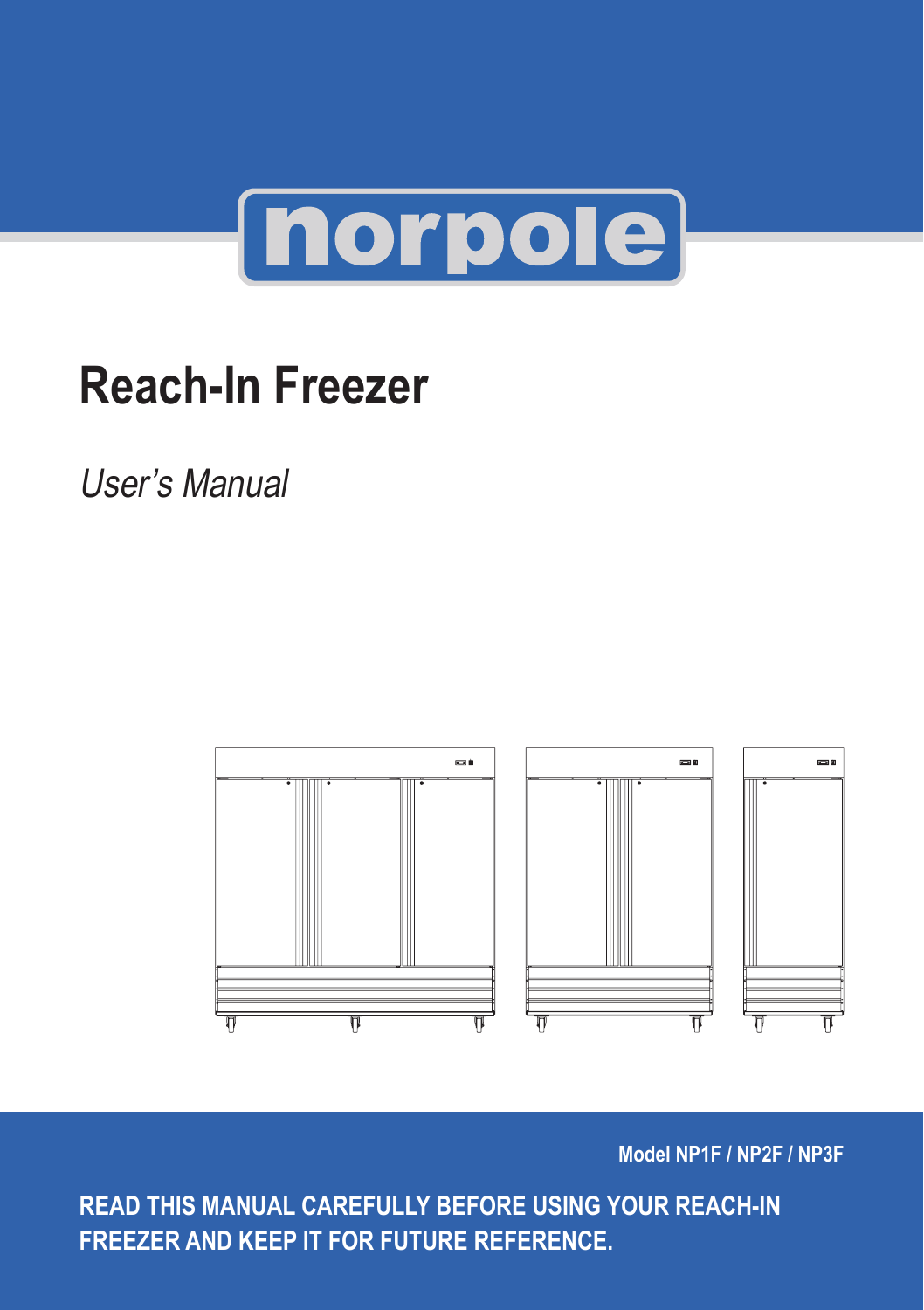

### **Product Registration**

Thank you for purchasing a Norpole® product. The first step to protect your new product is to complete the product registration on our website: www.mcappliance.com/register. The benefits of registering your product include the following:

- 1. Registering your product will allow us to contact you regarding a safety notification or product update.
- 2. Registering your product will allow for more efficient warranty service processing when warranty service is required.
- 3. Registering your product could act as your proof of purchase in the event of insurance loss.

Once again, thank you for purchasing a Norpole product.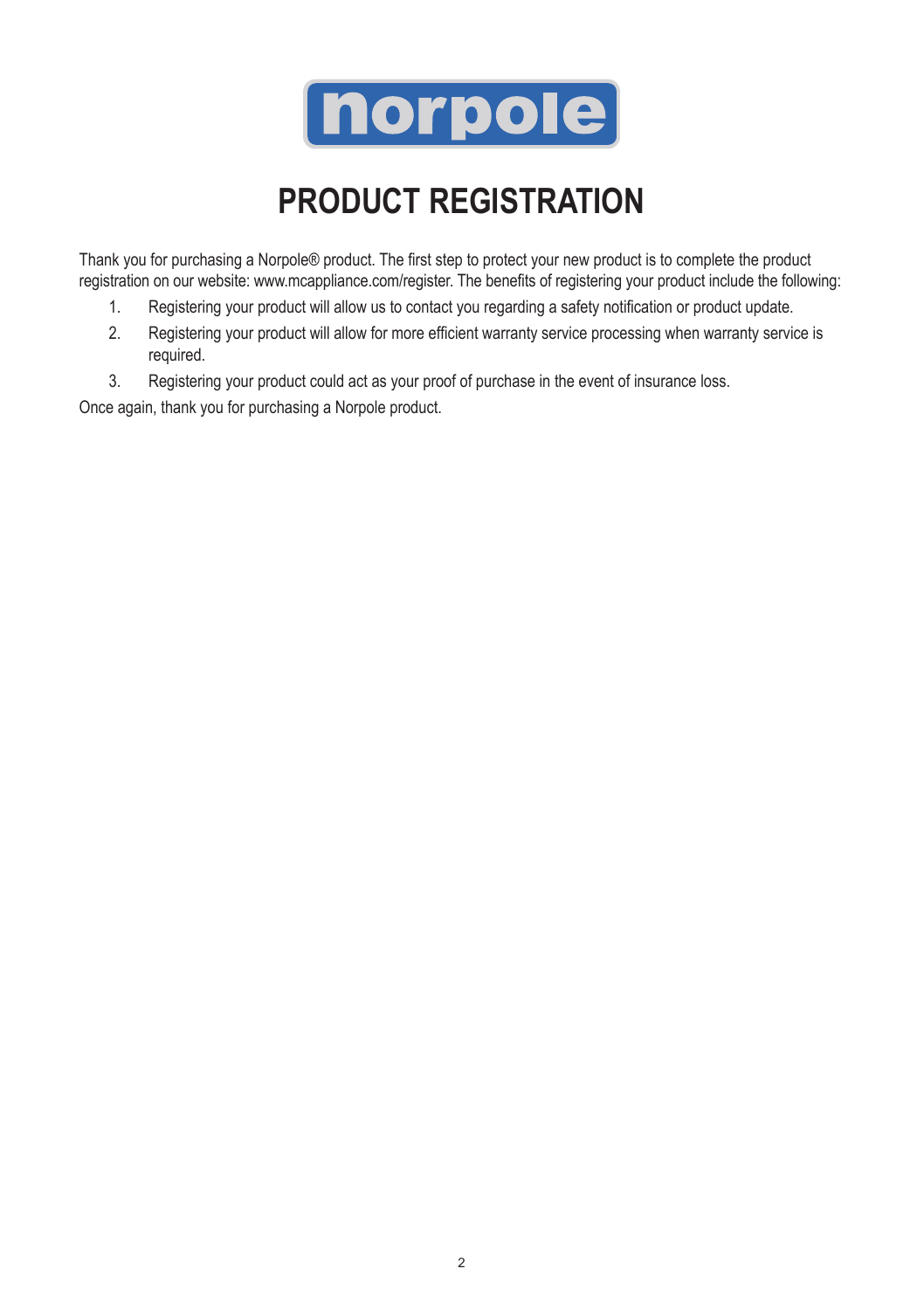### **CONTENTS**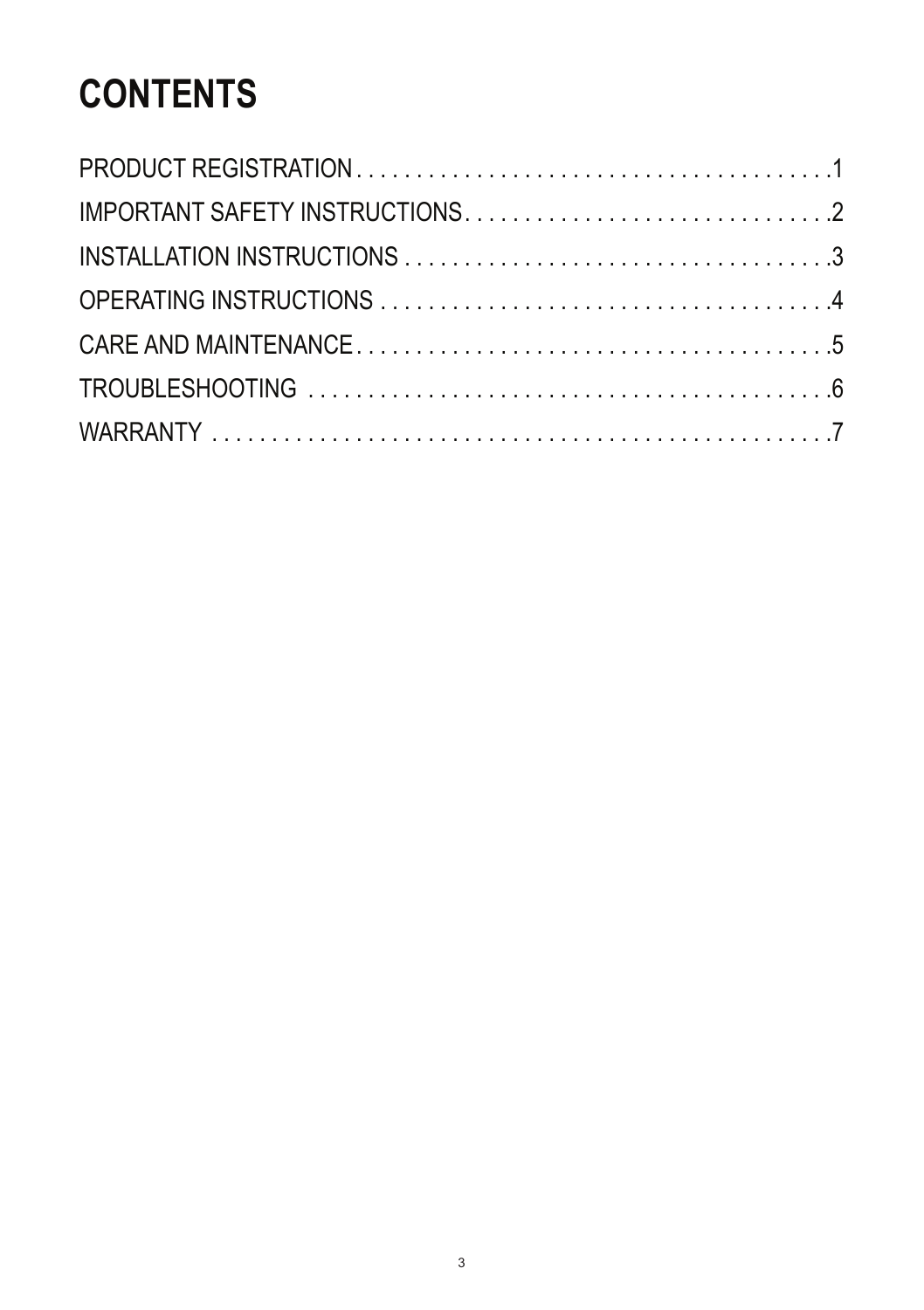### **IMPORTANT SAFETY INSTRUCTIONS**

**WARNING**: Hazards or unsafe practices which COULD result in severe personal injury or death.

**CAUTION**: Hazards or unsafe practices which COULD result in minor personal injury or property damage.

- 1. Read all instructions before using the appliance.
- 2. **A CAUTION:** Installation and maintenance should only be performed by certified professionals. Improper installation could result in serious harm or death and may void your warranty.
- 3. Any self-modification, improper installation, adjustment or maintenance can lead to property loss or casualty. Please contact customer service for any adjustment or maintenance, and have the work done by a trained & qualified person.
- 4. To minimize shock and fire hazards, be sure not to overload the outlet or circuit. Please designate one outlet for the unit.
- 5. **WARNING**: DO NOT insert or pull out the plug with wet hands.
- 6. The power cord is equipped with a 3-prong grounding plug to protect against shock hazards. ALWAYS plug cord into a properly installed and grounded 3-prong wall receptacle. Refer to the manufactures rating label for electrical and other technical data specific to this unit.
- 7. DO NOT modify or cut the power cord, or use any other cord or plug. DO NOT use an extension cord.
- 8. This appliance should not be operated by anyone that is not able to follow proper safety procedures or does not have experience with this type of equipment, unless under close supervision. Keep children away from the device.
- 9. **WARNING**: DO NOT store anything flammable or explosive in or near the unit.
- 10. ALWAYS unplug the unit if it is not being used for long periods.
- 11. ALWAYS unplug the unit for cleaning or maintenance.
- 12. **WARNING**: DO NOT put your hands or feet under the unit when moving it.
- 13. **CAUTION**: DO NOT hang on the doors.

# READ AND FOLLOW THIS SAFETY INFORMATION CAREFULLY SAVE THESE INSTRUCTIONS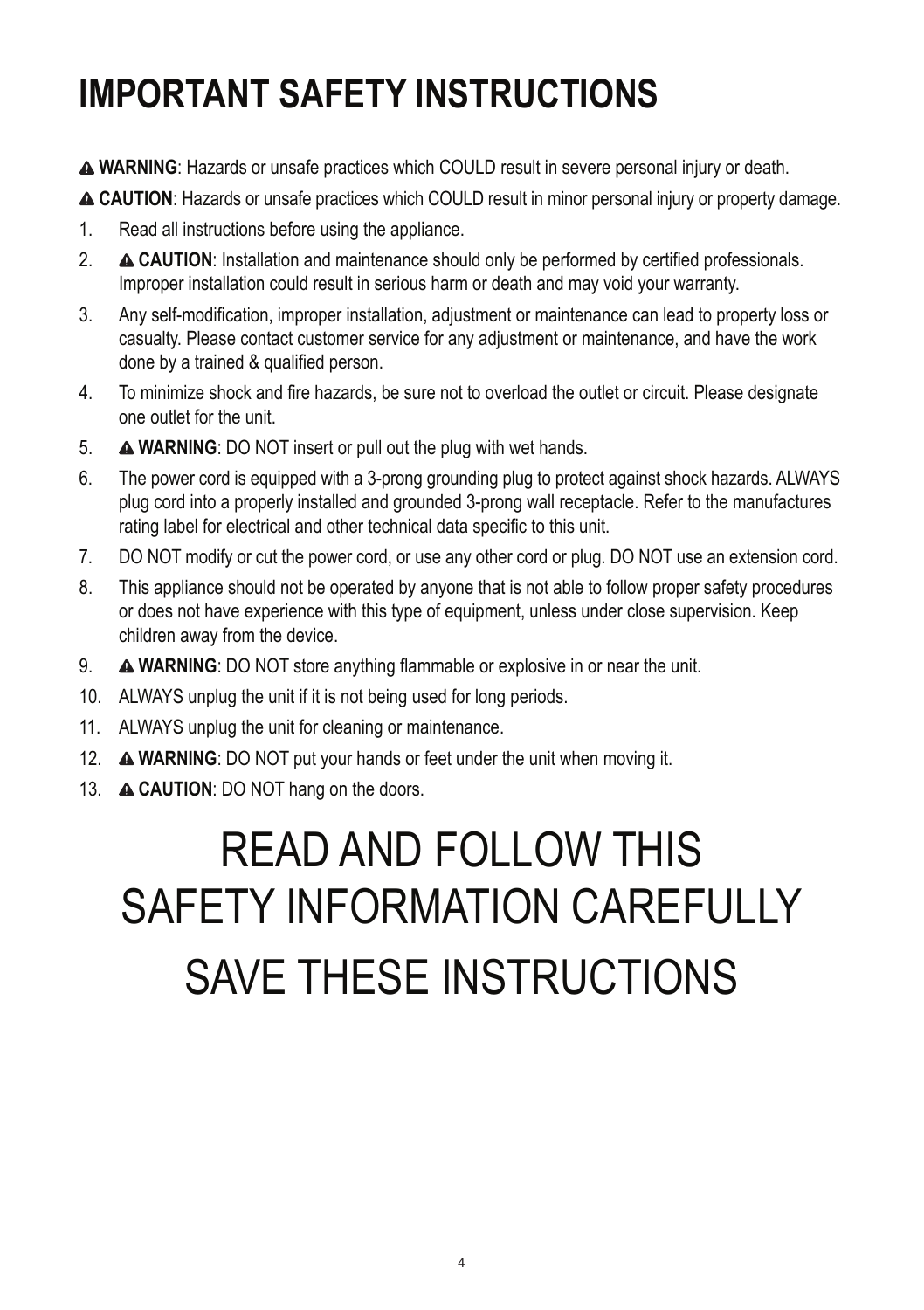# **Installation Instructions**

#### **CAUTION**: Read all instructions before installing

- Allow the unit to stand in place at least 24 hours after transporting or moving before plugging it in.
- Make sure that the unit has reached the desired operating temperature before loading product into it.
- Make sure that there is proper ventilation around the unit and in the space in which it will be used.
- Verify that all accessories (shelf clips, shelves, casters, etc.) are correctly installed and in place prior to plugging in.
- Be sure to read the manual in its entirety before using the unit.
- Make sure that the unit is not resting on or against the electrical cord or plug.

#### INSTALLATION LOCATION

- Install the unit on a level surface that can support weight of the unit. Uneven surfaces may cause the unit to make noises or not function properly.
- Install in an indoor, well-ventilated area. The unit will function more efficiently with proper ventilation. ALWAYS allow for 4" of clearance in the back of the unit.
- This unit is not intended for outdoor use. Using it outdoors can result in decreased efficiency and may cause the unit to malfunction or become damaged.
- DO NOT install in an area with high humidity or that is very dusty. Humidity can lead to rusting of the components or surfaces, and dust can cause the condenser coil to malfunction. Be sure to clean the condenser regularly, at least once a month, with a brush or clean cloth.
- DO NOT install the unit near any sources of heat or moisture generating equipment. High ambient temperatures can cause the compressor to overwork, leading to higher energy consumption and gradual breakdown of the unit.

**NOTE**: Installing the unit in an improper location or manner may result in failure of the unit, and could void the warranty.

#### ELECTRICAL SUPPLY

ALWAYS make sure that the unit is plugged into a properly installed and grounded dedicated outlet that meets the requirements listed on the ratings label and that has appropriate overcurrent protection. Voltage that is too high or too low can detrimentally affect the operation of, or damage, the unit. DO NOT modify or cut the power cord, or use any other plug or an extension cord.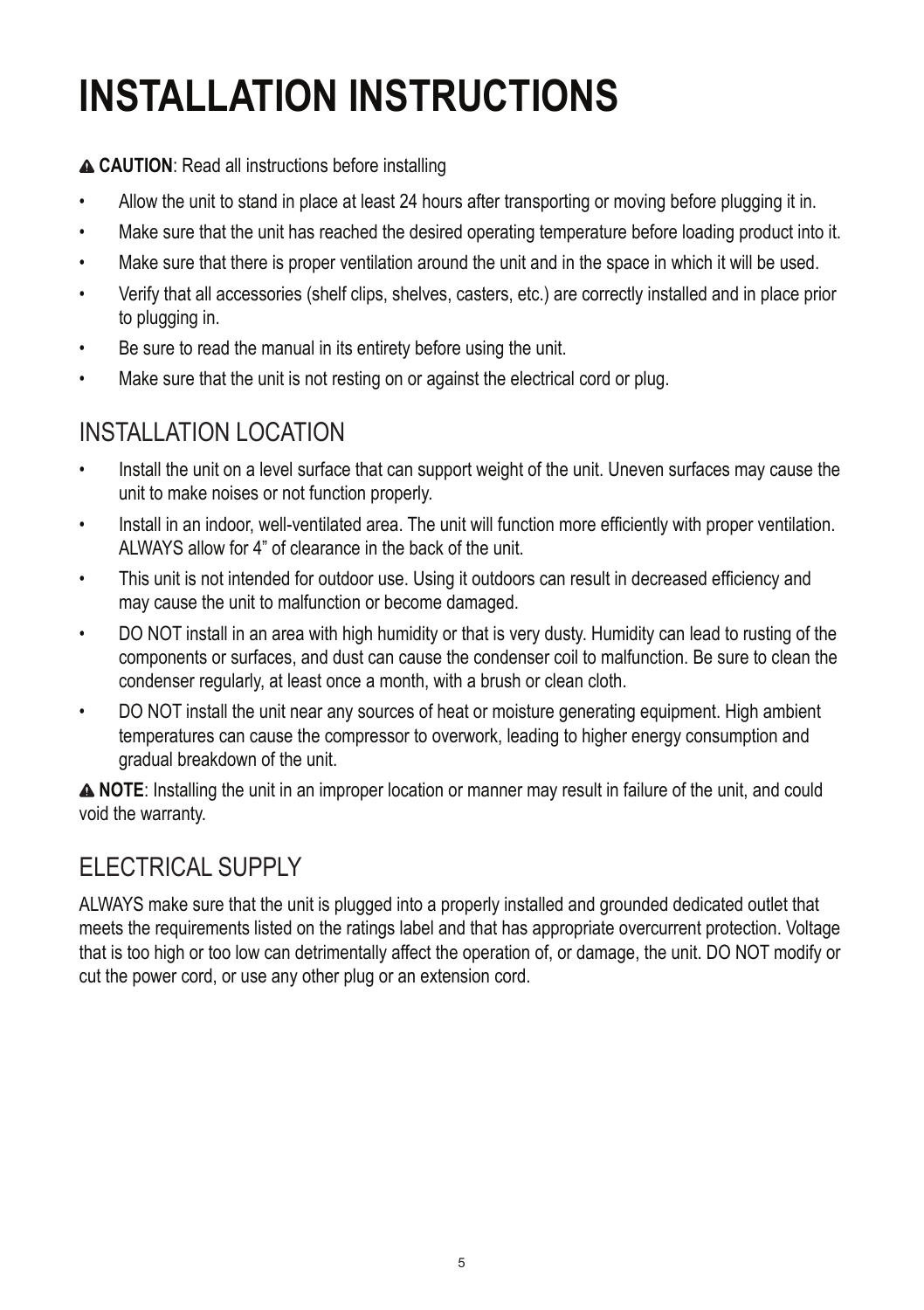### **operation instructions**

#### CONTROL PANEL AND DISPLAY



The control panel and display are located at the top, right side on the front of the unit, next to the main power switch.

- a. Door Lock
- b. Door
- c. Display
- d. Control Panel
- e. Main Power Switch

#### Control Panel AND DISPLAY





|    | Function            | Description<br>On                                                                                                                             | On               | Off                              | <b>Blink</b>                            | Start Up                                  |
|----|---------------------|-----------------------------------------------------------------------------------------------------------------------------------------------|------------------|----------------------------------|-----------------------------------------|-------------------------------------------|
|    | Compressor          | On when the compressor starts.<br>Flashes when compressor is<br>delayed by safety times.                                                      | Compressor<br>on | Compressor<br>off                | Awaiting<br>activation                  |                                           |
| ℬ  | Fan                 | On when the fan starts. Flashes<br>when fan is prevented due to being<br>disabled or procedures in progress.                                  | Off              | Fan off                          | Awaiting<br>activation                  |                                           |
| 紫  | Defrost             | On when defrost is activated.<br>Flashes when defrost is prevented<br>due to being disabled or procedures<br>in progress.                     | Off              | Defrost not<br>in progress       | Awaiting<br>activation                  |                                           |
| U. | <b>Clock</b>        | On if at least one timed defrost has<br>been set up. At start up, comes on<br>for a few seconds to indicate the<br>Real Time clock is fitted. | Output Off       | No timed<br>defrost<br>event set | Alarm clock                             | On if<br>real-time<br>clock is<br>present |
| 遂  | Light               | Flashes if the anti-sweat heater is<br>active.                                                                                                | No Alarm         | Light<br>auxiliary<br>output off | Anti-sweat<br>heater<br>function active |                                           |
| 機  | Continuous<br>Cycle |                                                                                                                                               |                  |                                  |                                         |                                           |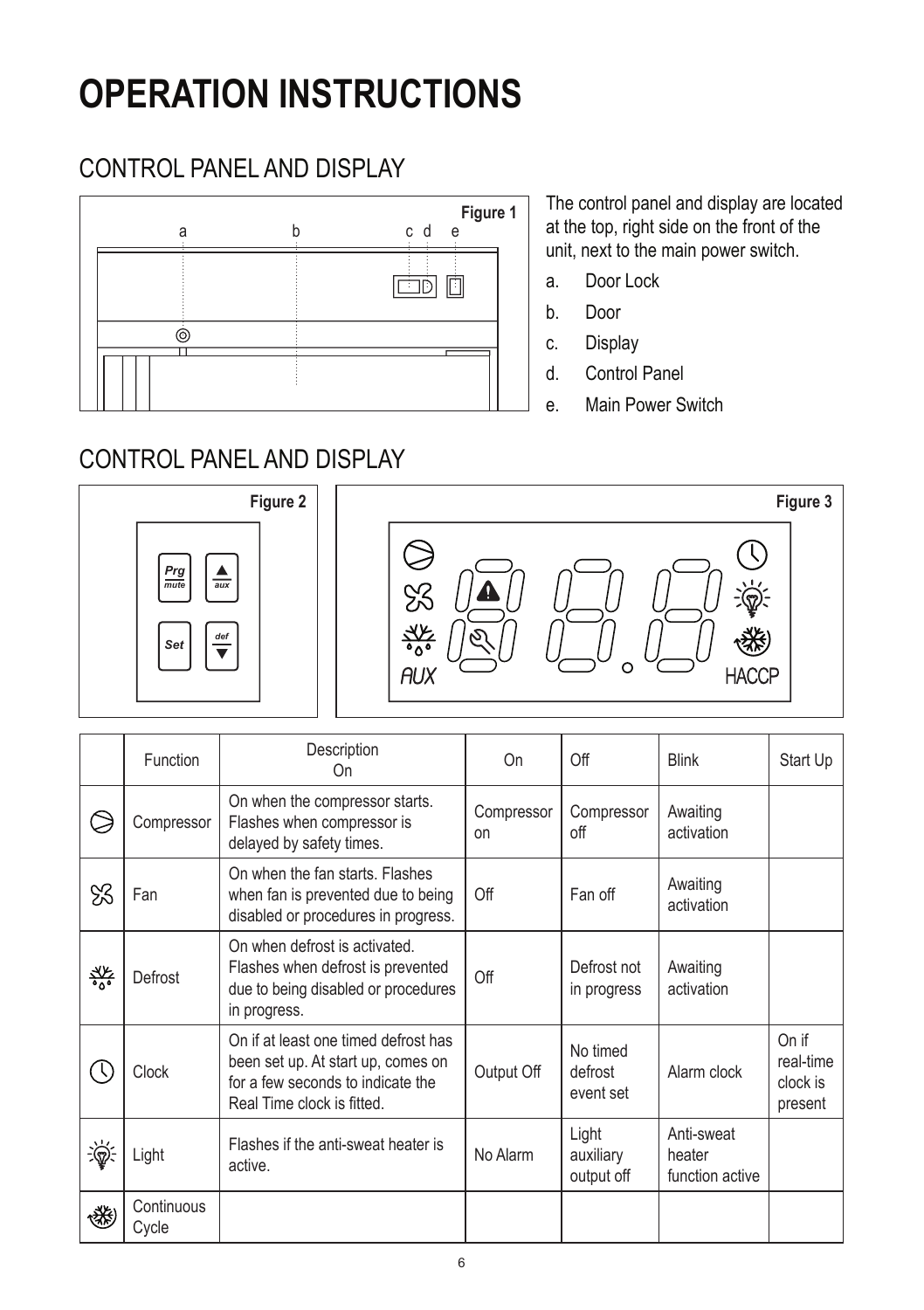**A NOTE:** Not all features and functions are programmed on all models.

**NOTE**: It is not recommended to change the default operating parameters for the temperature and defrost settings, or other advanced settings within the controller. If adjustments to these settings are needed, please contact customer service or a qualified service technician.

#### TURNING THE UNIT ON AND OFF

Use the main power switch at the top of the freezer next to the control panel to turn it on and off.

#### SETTING THE TEMPERATURE

- 1. Press the SET "*Set*" button for at least 1 second.
- 2. Use the UP "<del>▲</del>" or DOWN " $\frac{d^{def}}{•}$ " button to increase or decrease the set temperature. The temperature can be set with a range of -8° F (-22° C) to -0° F (-18° C).
- 3. Press the SET "*Set*" button to save the new setting. The unit will now cool to the set temperature.

**NOTE**: Setting the temperature control too low may result in the evaporator coil building up excessive ice which can lead to the freezer not cooling properly.

#### **DEFROSTING**

There is also an automatic electric defrost system to keep ice from building up on the cooling system. The defrost cycle is set to operate for a preset amount of time at preset intervals. To manually run a defrost cycle, press and hold the Down-Defrost button "<sup>*def*</sup>" for 5 seconds.

**NOTE**: The manual defrost will only happen if the temperature is within the defrost parameters.

**NOTE**: Opening the door often, or for long periods can cause excessive ice buildup and higher temperatures in the cabinet, and should be avoided.

### CONTINUOUS CYCLE

Press the UP " aux or DOWN "  $\overline{\bullet}$ " buttons simultaneously for 5 seconds to put the unit into Continuous Cycle mode.

**NOTE**: It is not recommended to put the unit into the Continuous Cycle mode as doing so may result in the evaporator coil building up excessive ice which can lead to the freezer not cooling properly.

#### LOADING PRODUCT

Before loading product onto the pre-installed shelves, make sure that all the shelf clips are securely fastened, and that the shelves are stable and level. In order to maintain proper airflow in the freezer, be sure to leave 2-4" of clearance between the back wall and product stored in the unit. Blocking the evaporator fans may result in the cabinet not cooling properly, and can lead to compressor failure. Always allow the unit to cool down to the set temperature before loading product into it.

**NOTE**: After unplugging the unit, wait at least 10 minutes before plugging it back in. Failure to do so could result in damage to the compressor.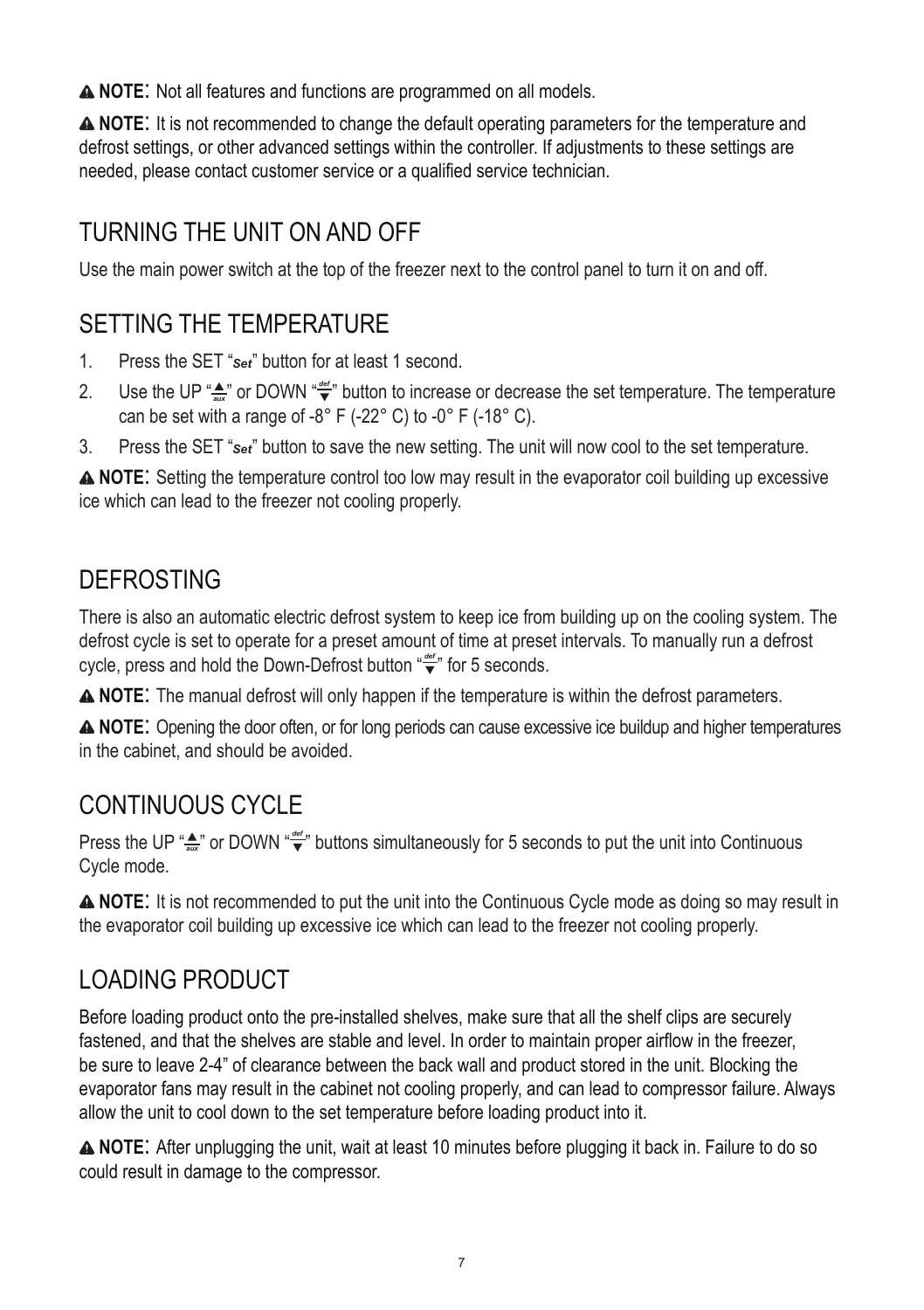## **care and Maintenance**

### CLEANING THE CONDENSER COIL

the condenser surface be kept free of dust, dirt, and lint. It is recommended to clean the condenser coil and the fins at least once per month.

Remove the screws holding the vent cover at the bottom of the unit in the front (see Figure 4) to access the condenser.

Use a commercial condenser coil cleaner, available from any kitchen equipment retailer. Brush the condenser fins from top to bottom, not side to side. After cleaning, straighten any bent condenser fins with a fin comb.



### CLEANING THE FAN BLADES AND MOTOR

If necessary, clean the fan blades and motor with a soft cloth. When washing the fan blades, be sure to cover the fan motor to prevent moisture damage.

#### CLEANING THE INTERIOR

When cleaning the cabinet interior, use a solvent of warm water and mild soap. DO NOT use steel wool, abrasive cleaners, caustic soap or bleach as those may damage the surfaces.

Door gaskets should be washed on a weekly basis. Simply remove the door gasket from the frame of the door, soak in warm water and soap for 30 minutes, dry with a soft cloth, and replace on the door. Be sure to check that they are properly sealing after they are replaced.

Periodically remove the shelves and pilasters from the unit and clean them with mild soap and warm water. To remove the pilasters, first remove the shelves and shelf brackets, and then simply lift the pilaster up and out.

**WARNING**: ALWAYS disconnect the power cord before cleaning any parts of the unit.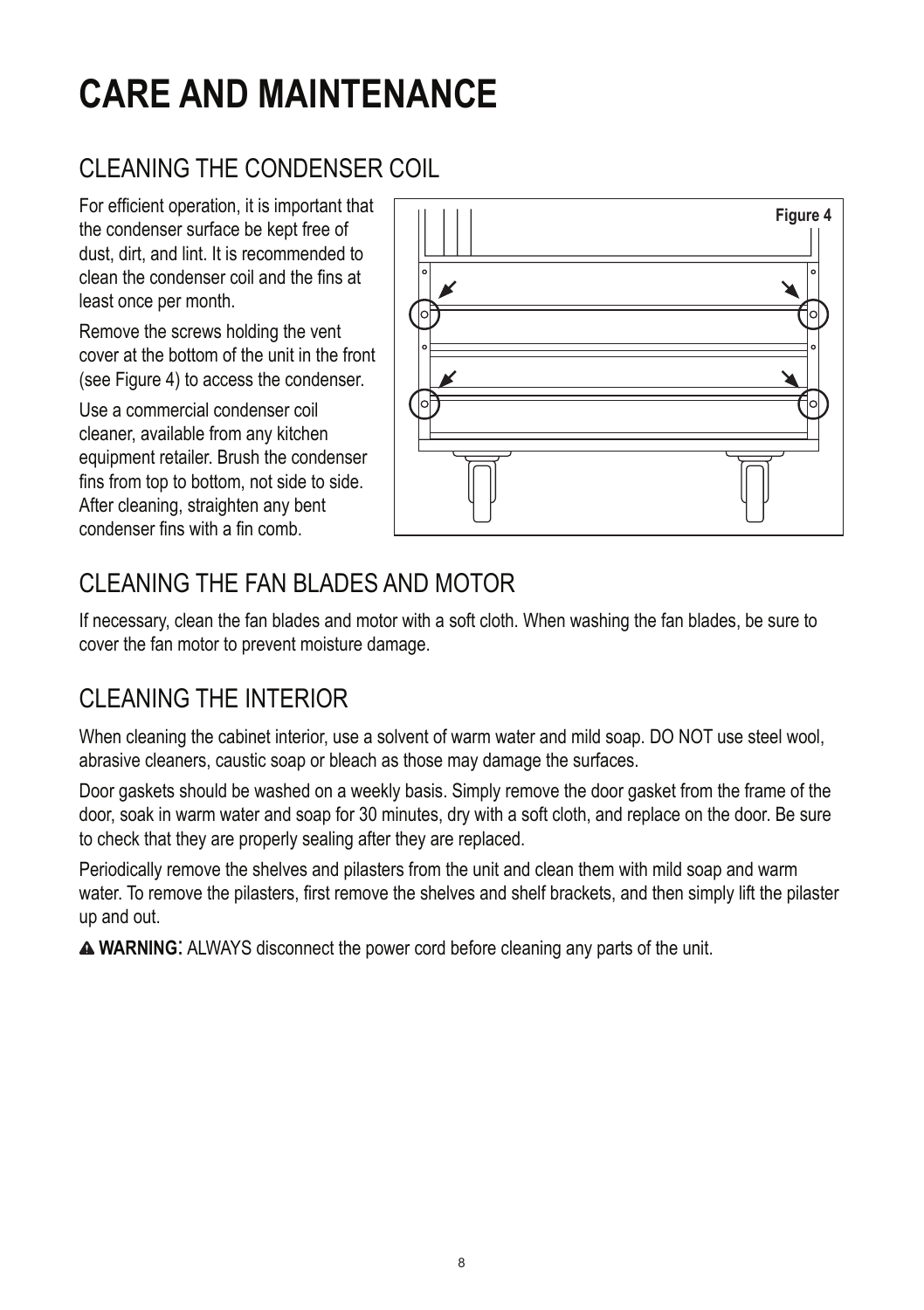## **Troubleshooting**

Before requesting any service on your unit, please check the following points.

| Symptom                     | Possible Cause                                      | <b>Corrective Action</b>                                                                                                                  |  |
|-----------------------------|-----------------------------------------------------|-------------------------------------------------------------------------------------------------------------------------------------------|--|
| Compressor                  | Fuse blown or circuit breaker tripped.              | Replace fuse or reset circuit breaker.                                                                                                    |  |
| not running.                | Power cord unplugged.                               | Plug in power cord.                                                                                                                       |  |
|                             | Thermostat set too high.                            | Set thermostat to lower temperature.                                                                                                      |  |
|                             | Cabinet in defrost cycle.                           | Wait for defrost cycle to finish.                                                                                                         |  |
| Condensing<br>unit runs for | Excessive amount of warm product<br>placed in unit. | Allow adequate time for product to cool down.                                                                                             |  |
| long periods<br>of time.    | Prolonged door opening or door ajar.                | Ensure doors are closed when not in use. Avoid opening<br>doors for long periods of time.                                                 |  |
|                             | Door gasket(s) not sealing properly.                | Ensure gaskets are properly in place.<br>Remove gasket and clean with soap and water.<br>Check condition of gasket, replace if necessary. |  |
|                             | Dirty condenser coil.                               | Clean the condenser coil.                                                                                                                 |  |
|                             | Evaporator coil iced over.                          | Unplug the unit and allow coil to defrost.<br>Make sure thermostat is not set too cold.<br>Ensure that door gaskets are sealing properly. |  |
| Cabinet                     | Thermostat set too warm.                            | Set thermostat to lower temperature.                                                                                                      |  |
| temperature<br>is too warm  | Air flow is blocked.                                | Re-arrange contents to allow for proper air flow.<br>Make sure to allow at least 4" clearance from the evaporator.                        |  |
|                             | Excessive amount of warm product<br>placed in unit. | Allow adequate time for product to cool down.                                                                                             |  |
|                             | Fuse blown or circuit breaker tripped.              | Replace fuse or reset circuit breaker.                                                                                                    |  |
|                             | Dirty condenser coil.                               | Clean the condenser coil.                                                                                                                 |  |
|                             | Prolonged door opening or door ajar.                | Ensure doors are closed when not in use. Avoid opening<br>doors for long periods of time.                                                 |  |
| Unit is                     | Loose part(s).                                      | Locate and tighten loose part(s).                                                                                                         |  |
| noisy.                      | Tubing Vibrating.                                   | Ensure that tubing is not contacting other tubing or any other<br>components.                                                             |  |

Please note that this guide serves only as a reference for solutions to common problems.